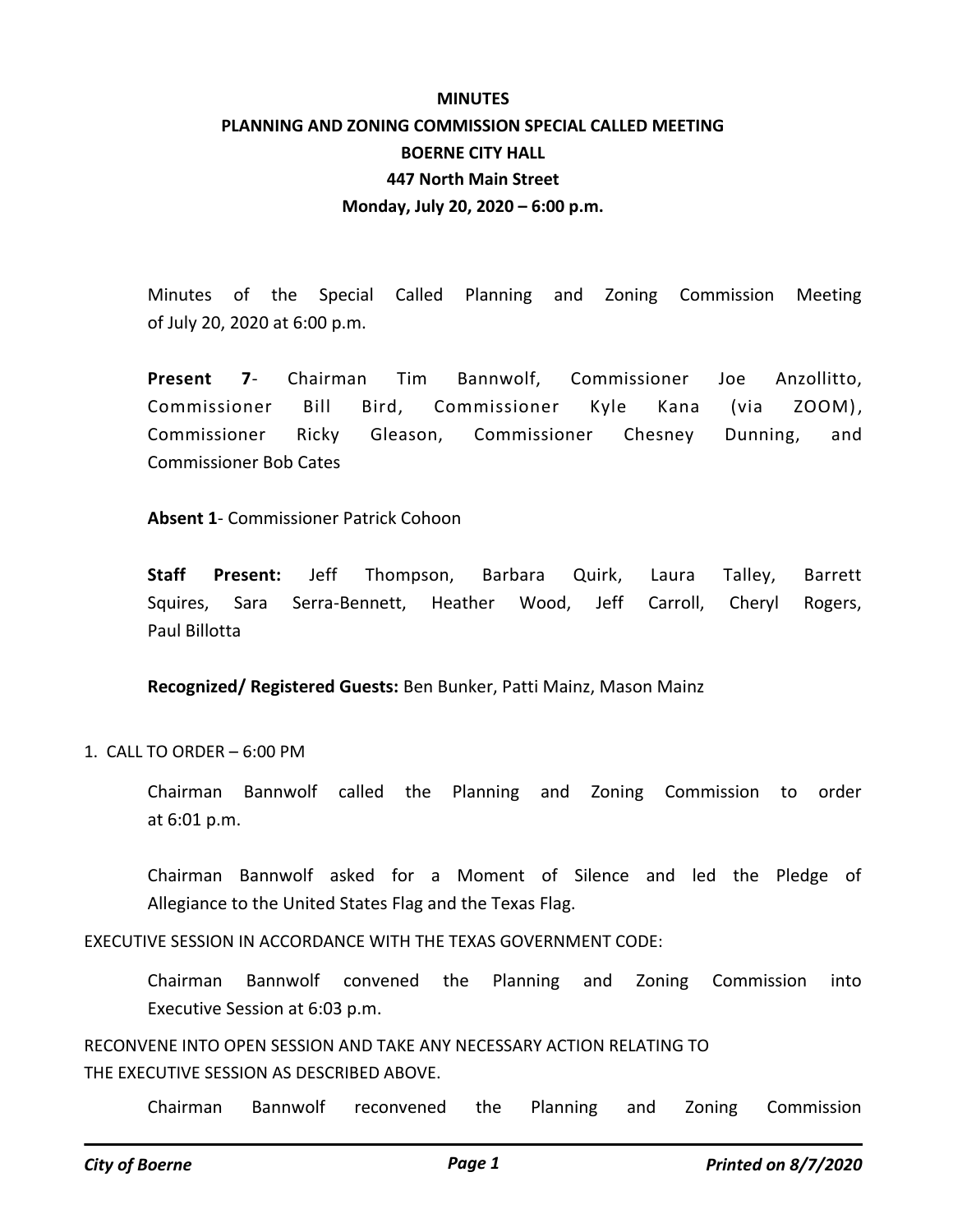into Open Session at 6:34 p.m.

2. CONFLICTS OF INTEREST

No conflicts were declared.

3. PUBLIC COMMENTS: This is the opportunity for visitors and guests to address the Planning and Zoning Commission on any issue. The Planning and Zoning Commission may not discuss any presented issue, nor may any action be taken on any issue at this time. (Attorney General opinion – JC-0169)

No comments were made.

4. ACTION ITEMS:

**4.A.** [2020-444](http://boerne.legistar.com/gateway.aspx?m=l&id=/matter.aspx?key=5363) UNTABLE THE PROPOSED USE REQUEST FOR A RESTAURANT WITH A DRIVE-THRU LOCATED AT 101 SOUTH MAIN STREET (KAD 19960) IN A B-3, CENTRAL BUSINESS DISTRICT (PATRICE MAINZ).

A MOTION WAS MADE BY COMMISSIONER GLEASON, SECONDED BY COMMISSIONER BIRD, TO UNTABLE THE PROPOSED USE REQUEST FOR A RESTAURANT WITH A DRIVE-THRU LOCATED AT 101 SOUTH MAIN STREET (KAD 19960) IN A B-3, CENTRAL BUSINESS DISTRICT (PATRICE MAINZ). THE MOTION CARRIED BY THE FOLLOWING VOTE:

**Yeah**: **6**- Commissioner Joe Anzollitto, Commissioner Bill Bird, Commissioner Kyle Kana, Commissioner Ricky Gleason, Commissioner Chesney Dunning, and Commissioner Bob Cates

**Absent: 1**- Commissioner Patrick Cohoon

## **Approved: 6-0**

**4.B.** [2020-445](http://boerne.legistar.com/gateway.aspx?m=l&id=/matter.aspx?key=5364) MAKE RECOMMENDATION TO CITY COUNCIL REGARDING THE PROPOSED USE REQUEST FOR A RESTAURANT WITH A DRIVE-THRU LOCATED AT 101 SOUTH MAIN STREET (KAD 19960) IN A B-3, CENTRAL BUSINESS DISTRICT (PATRICE MAINZ).

Ms. Laura Talley spoke in regards to the proposed drive thru located at 101 South Main Street. Staff recommends approval of the use of a Restaurant with a Drive-Thru located at 101 South Main Street (KAD 19906) in a B-3, Central Business District (Patrice Mainz) with conditions.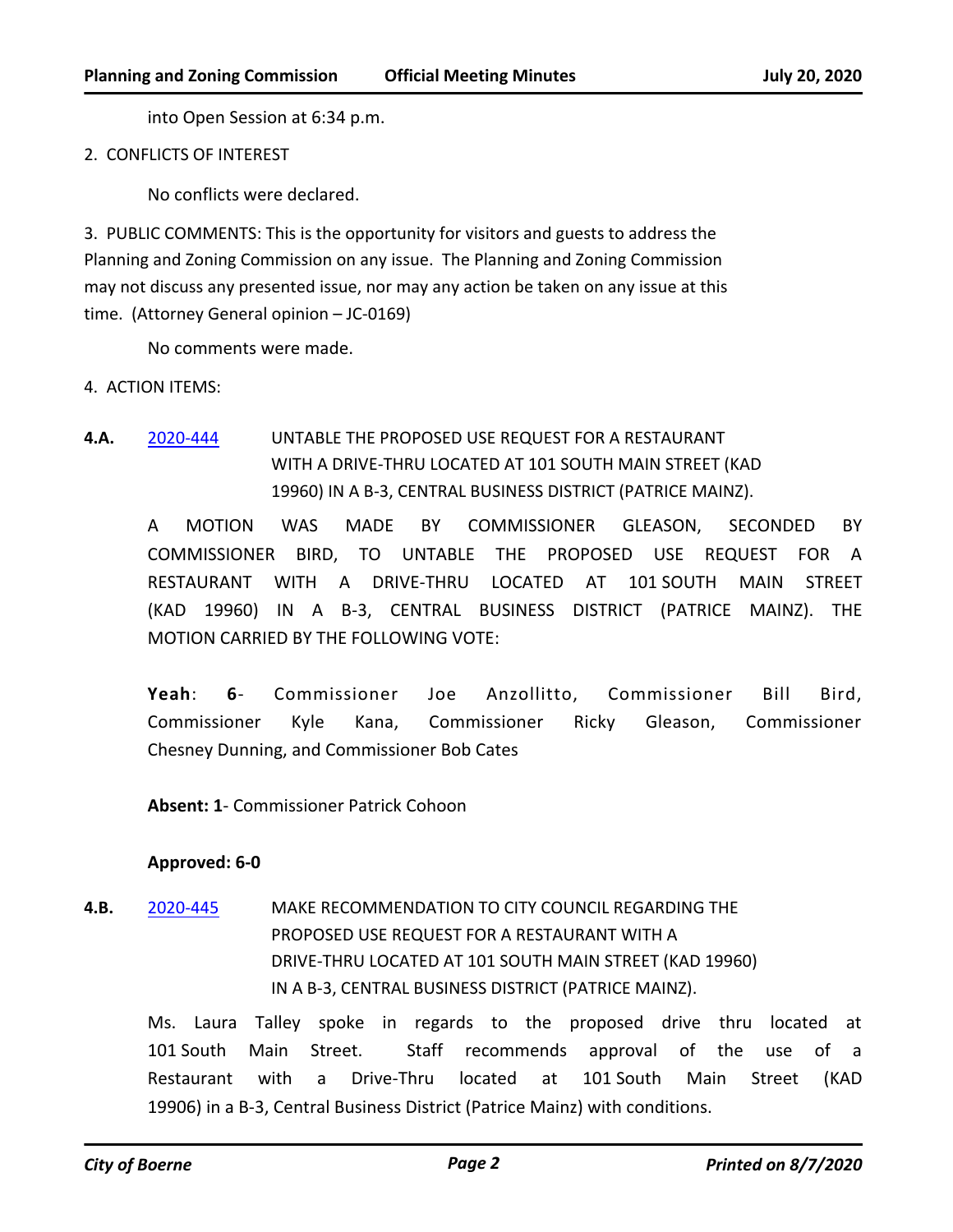Further discussion ensued, by commissioners, regarding the proposed drive thru and the subcommittee review.

A MOTION WAS MADE BY COMMISSIONER CATES, SECONDED BY COMMISSIONER BIRD, TO MAKE A CONDITIONAL RECOMMENDATION TO CITY COUNCIL REGARDING THE PROPOSED USE REQUEST FOR A RESTAURANT WITH A DRIVE-THRU LOCATED AT 101 SOUTH MAIN STREET (KAD 19960) IN A B-3, CENTRAL BUSINESS DISTRICT (PATRICE MAINZ). THE CONDITIONS ARE AS FOLLOWS:

- 1. The use is only granted to the current applicant, tenant, and business not transferrable to new owner, business, or tenant
- 2. Drive thru menu will be limited to drinks and breakfast items that are prepared in advance; no lunch items will be allowed
- 3. The drive thru window will be located a minimum of 40 feet from the exit right-of-way on the west end
- 4. The menu board will be located a minimum of 60 feet before the pickup window
- 5. No more than 11 queuing spaces with a bypass lane
- 6. Applicant shall provide signage using the standards as described in MUTCD *(MUTCD Manual on Traffic Control Devices that the Federal Government uses)* design guidelines and shall be placed at the driveway entrance located at 107 East San Antonio Avenue to warn drivers not to block East San Antonio Avenue.
- 7. Applicant shall provide signage using the standards as described in MUTCD *(MUTCD Manual on Traffic Control Devices that the Federal Government uses)* design guidelines and shall be placed at the exit located at East San Antonio Avenue to warn drivers of one-way right turn only
- 8. Shall have a parabolic mirror placed on a pole to assist with exiting the drive thru.
- 9. The use permit is automatically terminated if use is abandoned for a period of six months
- 10. City Council may revoke the use approval if any of these conditions are not met at any time.
- 11. Driveway boundary between their driveway and Boerne Chamber of Commerce will be blocked off.

**Yeah**: **5**- Commissioner Bill Bird, Commissioner Kyle Kana, Commissioner Ricky Gleason, Commissioner Chesney Dunning, and Commissioner Bob Cates

**Nay: 1**- Commissioner Joe Anzollitto

**Absent: 1**- Commissioner Patrick Cohoon

## **Approved: 5-1**